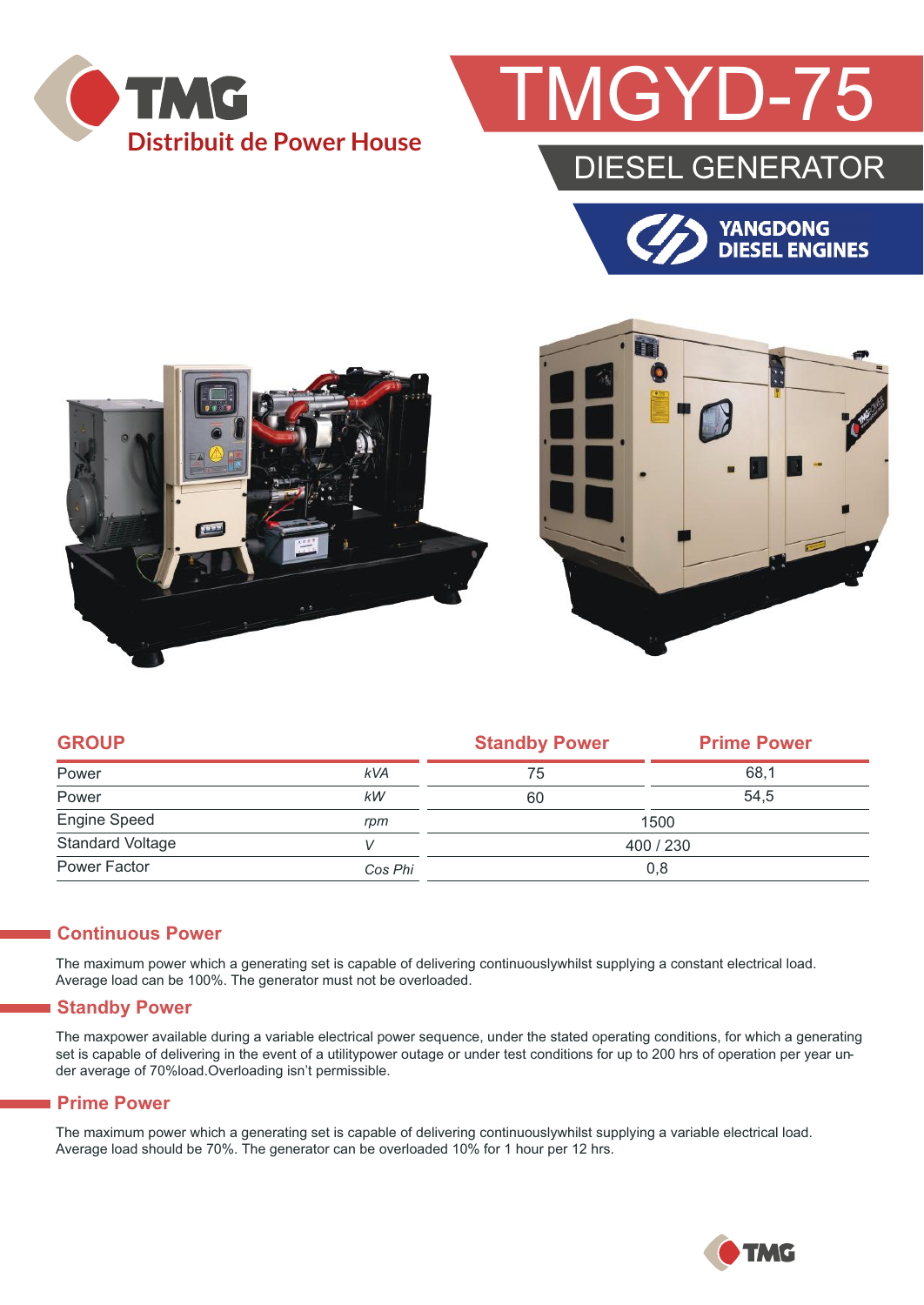### **TMG Distribuit de Power House**

# TMGYD-75

#### **Engine Properties**

| <b>Brand</b>                      |       | YANGDONG                 |  |  |
|-----------------------------------|-------|--------------------------|--|--|
| <b>Model</b>                      |       | YD4EZLD                  |  |  |
| <b>Standby</b>                    | kW    | 69,3                     |  |  |
| <b>Prime</b>                      | kW    | 63                       |  |  |
| <b>Cylinder Displacement</b>      | It.   | 4,1                      |  |  |
| <b>Number of Cylinders / Type</b> |       | 4 / In line              |  |  |
| <b>Bore x Stroke</b>              | mmxmm | 105x118                  |  |  |
| <b>Compression Ratio</b>          |       | 18:1                     |  |  |
| <b>Governor Type</b>              |       | Mechanic/Flectronic      |  |  |
| <b>Idle Speed</b>                 | rpm   | 1500                     |  |  |
| <b>Aspiration</b>                 |       | Turbocharge, Intercooler |  |  |
| <b>Injection Type</b>             |       | Direct Injection         |  |  |
| <b>Cooling System</b>             |       | Liquid Cooled            |  |  |
| <b>Fuel Consumption%100</b>       | lt/h  | 16,3                     |  |  |
| <b>Fuel Consumption%75</b>        | lt/h  | 12,2                     |  |  |
| <b>Fuel Consumption%50</b>        | lt/h  | 8,1                      |  |  |
| <b>Oil Capacity</b>               | It.   | 13                       |  |  |
| <b>Cooling Liquid Capacity</b>    | It.   | 15,6                     |  |  |
| <b>Voltage</b>                    | V     | 12                       |  |  |
| <b>Battery Capacity</b>           | Α     | 72                       |  |  |

#### **Alternator Properties**

| <b>Output Voltage</b>               | V     | 230/400     |  |
|-------------------------------------|-------|-------------|--|
| <b>Frequency</b>                    | НZ    | 50          |  |
| <b>Automatic Voltage Regulation</b> | $±\%$ | 0,5         |  |
| <b>Phase</b>                        |       | 3           |  |
| Pole                                |       | 4           |  |
| Overload                            |       | 1 Hour %110 |  |
| <b>Voltage Regulation</b>           |       | ±%1         |  |
| <b>Power Factor</b>                 | Cosq  | 0,8         |  |
| <b>Warning System</b>               |       | Self Alert  |  |
| <b>AVR Model</b>                    |       | SX460       |  |
| <b>Total Harmonic Losing</b>        |       | ≤%3         |  |
| <b>Connecting Type</b>              |       | Star        |  |
| <b>Protection Class</b>             |       | IP 23       |  |
| <b>Isolation Class</b>              |       | н           |  |

#### **Diemensions**







| $L \times W \times H$     | mт  | 2300x950x1560 | L x W x H                 | mm  | 2000x950x1310 |
|---------------------------|-----|---------------|---------------------------|-----|---------------|
| Weight                    | kg  | тва           | Weight                    | ΚG  | TBA           |
| <b>Fuel Tank Capacity</b> | It. | 85            | <b>Fuel Tank Capacity</b> | It. | 85            |

#### **Standard Specification**

Some standard equipments that TMG POWER provides with generator sets;

- 50°C cooland radiator
- Flexible fuelpipes and oil drain valve
- Engine jacket heater
- 4 pole synchronous type self-excited brushless alternator
- Battery and wires
- Entegrated fuel tank
- User and maintenance manual
- Oil and antifreeze
- Datakom D-300 controller
- Battery charger
- Electrical circuit diagram